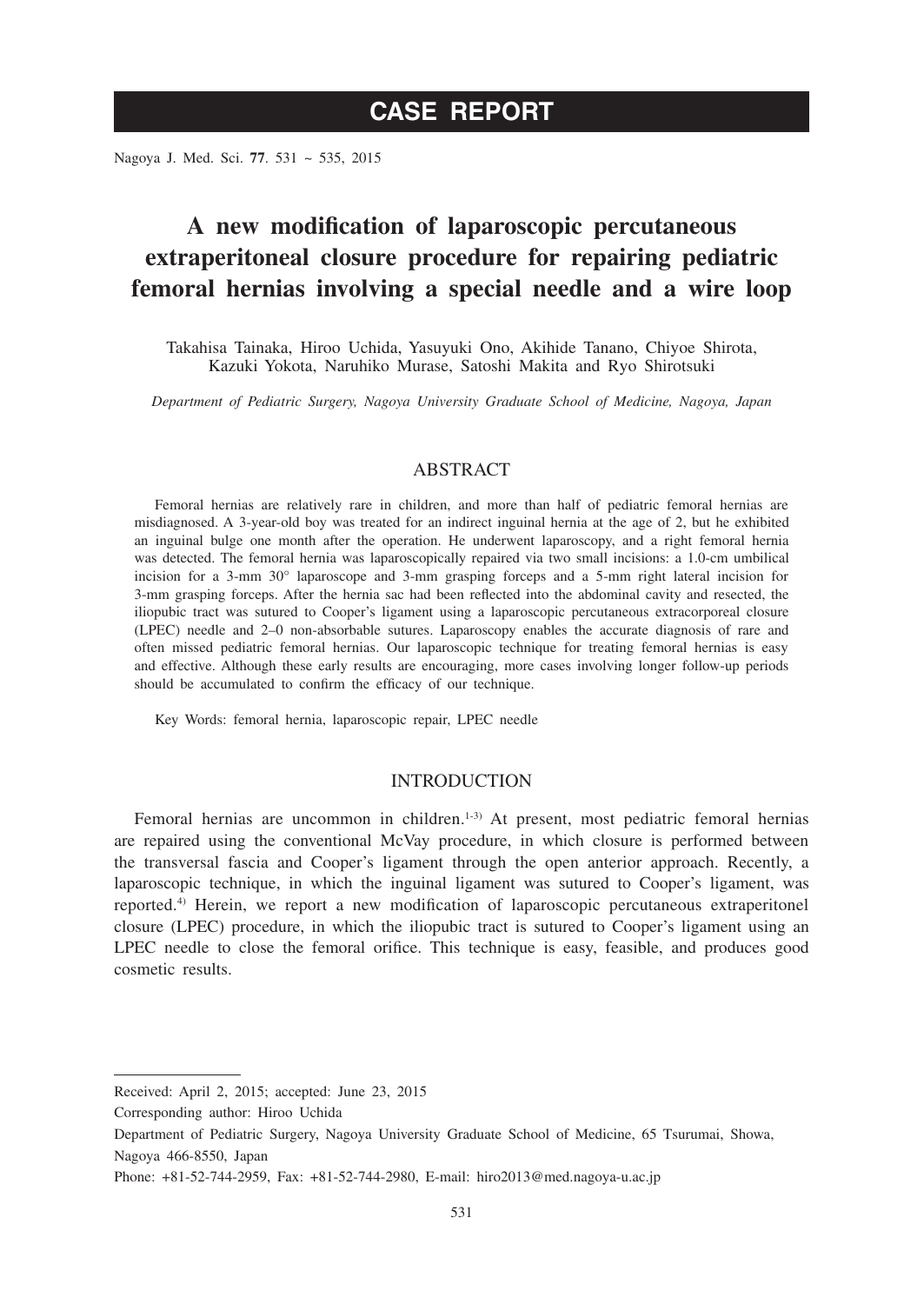### CASE REPORT

A 3-year-old boy was admitted to our hospital for a recurrent inguinal bulge. He had undergone a Potts' procedure for a right indirect inguinal hernia at the age of 2 at a regional hospital. The patient's surgical records showed that a narrow processus vaginalis had been observed during the operation. However, a right inguinal bulge developed at one month after the first operation (Fig. 1). A laparoscopic operation was scheduled to evaluate the suspected recurrent inguinal hernia. After the induction of general anesthesia, the patient was placed in the supine position, and a viewing monitor was placed at the patient's feet. A 3-mm port for a 3-mm, 30° laparoscope was produced using the open technique via a 1.0-cm vertical transumbilical incision. The abdomen was insufflated to a pressure of 8 mmHg. A 3-mm grasping forceps was inserted through the same transumbilical incision, but a different entrance, as was performed in a previously reported single incision LPEC procedure.<sup>5)</sup> The 3-mm grasping forceps was inserted into the left lateral abdomen. Laparoscopy demonstrated that the patient had bilateral femoral hernias, which were located easily. It was confirmed that the femoral orifice was located medial to the external iliac vein, under the iliopubic tract, and above Cooper's ligament (Fig. 2a). After the hernia sac had been reflected into the abdominal cavity and resected with an electric cauterizer, a 19-gauge LPEC needle (Hakko, Nagano, Japan) and non-absorbable sutures (2–0 polyester sutures) were used to close the femoral orifice. Sutures were inserted into the iliopubic tract, followed by Cooper's ligament, and then the suture material was released from the LPEC needle into the abdominal cavity (Fig. 2b). Then, an LPEC needle without suture material was inserted through the same skin puncture point and passed to the lateral side. The suture line in the abdominal cavity was grasped with the wire loop inside the LPEC needle and exteriorized. The resultant U-shaped suture line was tied extracorporeally. One more suture was added on the lateral side of the first suture. Finally, the iliopubic tract was sutured to Cooper's ligament, resulting in complete closure of the femoral orifice. The peritoneum was closed at the same time (Fig. 2c). As an asymptomatic contralateral femoral hernia was observed, left femoral hernia closure was performed using the same procedure. The total operative time was 68 minutes. The patient's postoperative course was uneventful, and he had not suffered any recurrence at seven months after the second operation.



**Fig. 1** The patient exhibited a right inguinal bulge at one month after the first operation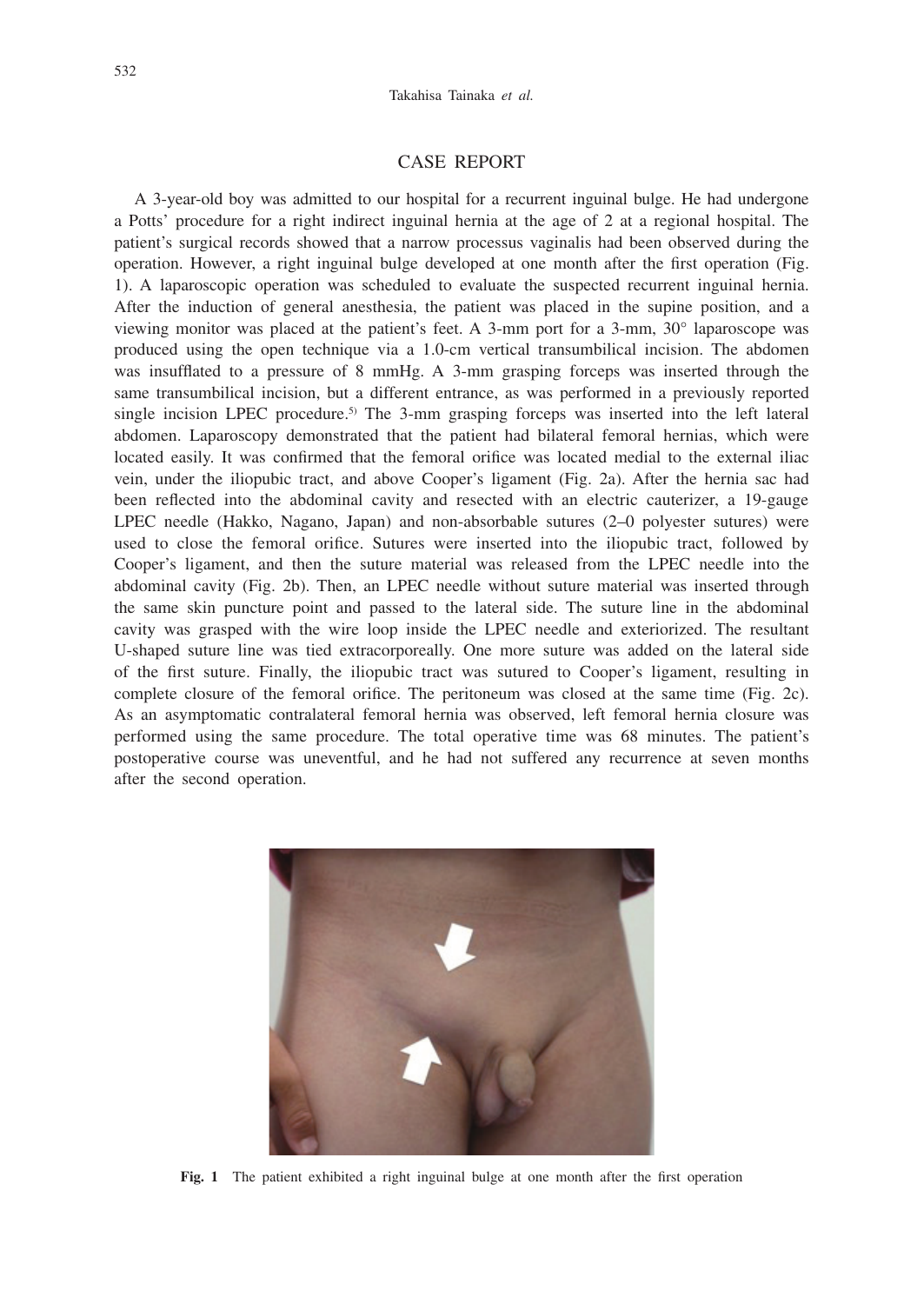A laparoscopic rapair of pediatric femoral hernia



**Fig. 2a** A right femoral hernia (\*\*) was observed below the iliopubic tract (arrowheads)



**Fig. 2b** The iliopubic tract (arrowheads) was sutured to Cooper's ligament (arrows) using non-absorbable sutures and an LPEC needle to close the femoral orifice



**Fig. 2c** The femoral orifice was completely closed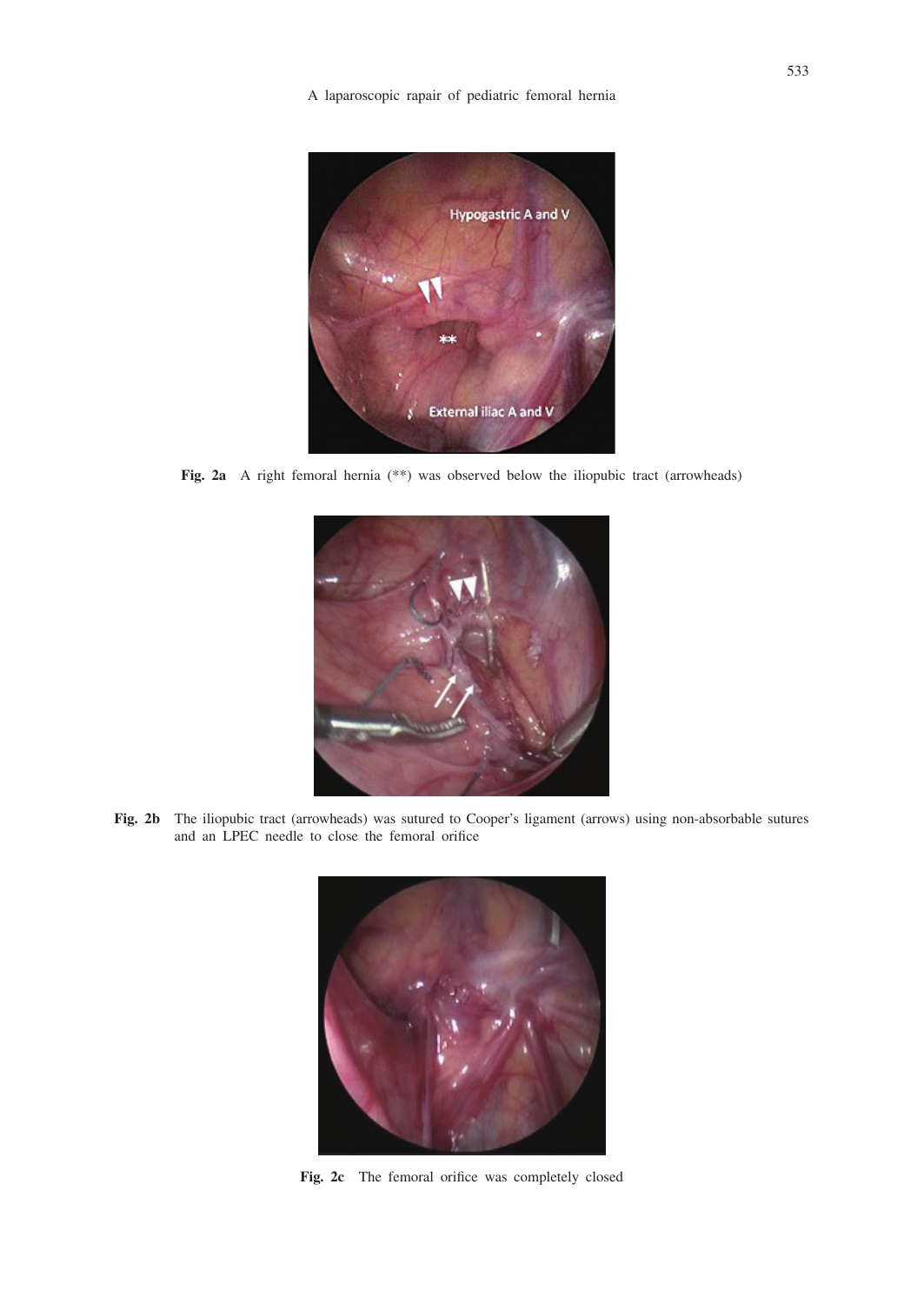#### **DISCUSSION**

Femoral hernias are relatively rare in children, accounting for about  $1\%$  of all groin hernias.<sup>1-3)</sup> In fact, pediatric surgeons only see a few direct inguinal hernias or femoral hernias among hundreds of hernia repairs.<sup>6)</sup> Femoral hernias are often misdiagnosed (they are only correctly diagnosed in 53% of cases), and hence, are sometimes treated as regular inguinal hernias with open approaches.<sup>7-8)</sup> In our case, the patient was also treated under a misdiagnosis of inguinal hernia. At present, McVay's procedure is often used to treat femoral hernias in children.<sup>9)</sup> In the latter procedure, Cooper's ligament is sutured to the transversalis muscle and transversalis fascia.2) It is considered to be important to utilize Cooper's ligament; i.e., to attach it to the transversalis fascia or the iliopubic tract, during femoral hernia repair.1) However, there is still no consensus about what the simplest, most effective, and durable approach is. Recently, several laparoscopic femoral hernia repair techniques involving posterior approaches have been reported. Adibe reported a procedure in which the femoral sac was twisted and tied under laparoscopy, and the medial pectineal and inguinal ligaments were closed externally.<sup>10)</sup> The use of prosthetic materials such as polypropylene mesh or Teflon plugs for pediatric femoral hernia repair has been reported<sup>11,12</sup>); however, the extent to which foreign materials should be used in children is disputed.<sup>3)</sup> It is necessary to investigate what happens to pediatric hernia defects treated with prosthetic materials as the number of such cases accumulates because prosthetic materials do not grow with the patient. Laparoscopic direct closure using the inguinal ligament and Cooper's ligament was reported as a new repair method that does not involve the use of prosthetic materials.4) In these 10 cases, no recurrence occurred during a mean follow-up period of 40.2 months. In a previous study, the inguinal ligament could not be seen from the abdominal cavity<sup>13</sup>, but we suspect that the inguinal ligament described in the latter paper might actually have been the iliopubic tract. We were able to directly close the femoral orifice by suturing the iliopubic tract to Cooper's ligament. Our applied method using an LPEC needle enables clear laparoscopic visual inspection and reduction of numbers of incisons, the femoral defect is extracorporeally closed by directly suturing the abovementioned structures. We required only two incisions in combination with the SILPEC procedure.<sup>5)</sup> We did think that it might be hard to attach the inguinal ligament to Cooper's ligament using sutures because these structures are fixed strongly in place. However, our new femoral hernia repair method using an LPEC needle which involves the extracorporeal suturing of the iliopubic tract to Cooper's ligament, turned out to be easy, safe and produce good cosmetic results. A suture has potential to loose because it must be to involved with tissues surrounding the iliopubic tract in this method. There are no complications with this technique as with other past reports.

The present case is limited by the short duration of the follow-up period. Further cases with longer follow-up periods should be accumulated to confirm the efficacy and safety of our technique.

Conflict of interest: The authors have declared no conflicts of interest.

#### REFERENCES

- 1) Fosburg RG, Marlin HP. Femoral hernia in children. *Am J Surg*, 1965; 109: 470–475.
- 2) Marshall DG. Femoral hernia in children. *J Pediatr Surg*, 1983; 18: 160–162.
- 3) Schier R, Klizaite J. Rare inguinal heria forms in children. *Pediatr Surg Int*, 2004; 20: 748–752
- 4) Matthyssens LE, Philippe P. A new minimally invasive technique for the repair of femoral hernia in children. *J Pediatr Surg*, 2009; 44: 967–971